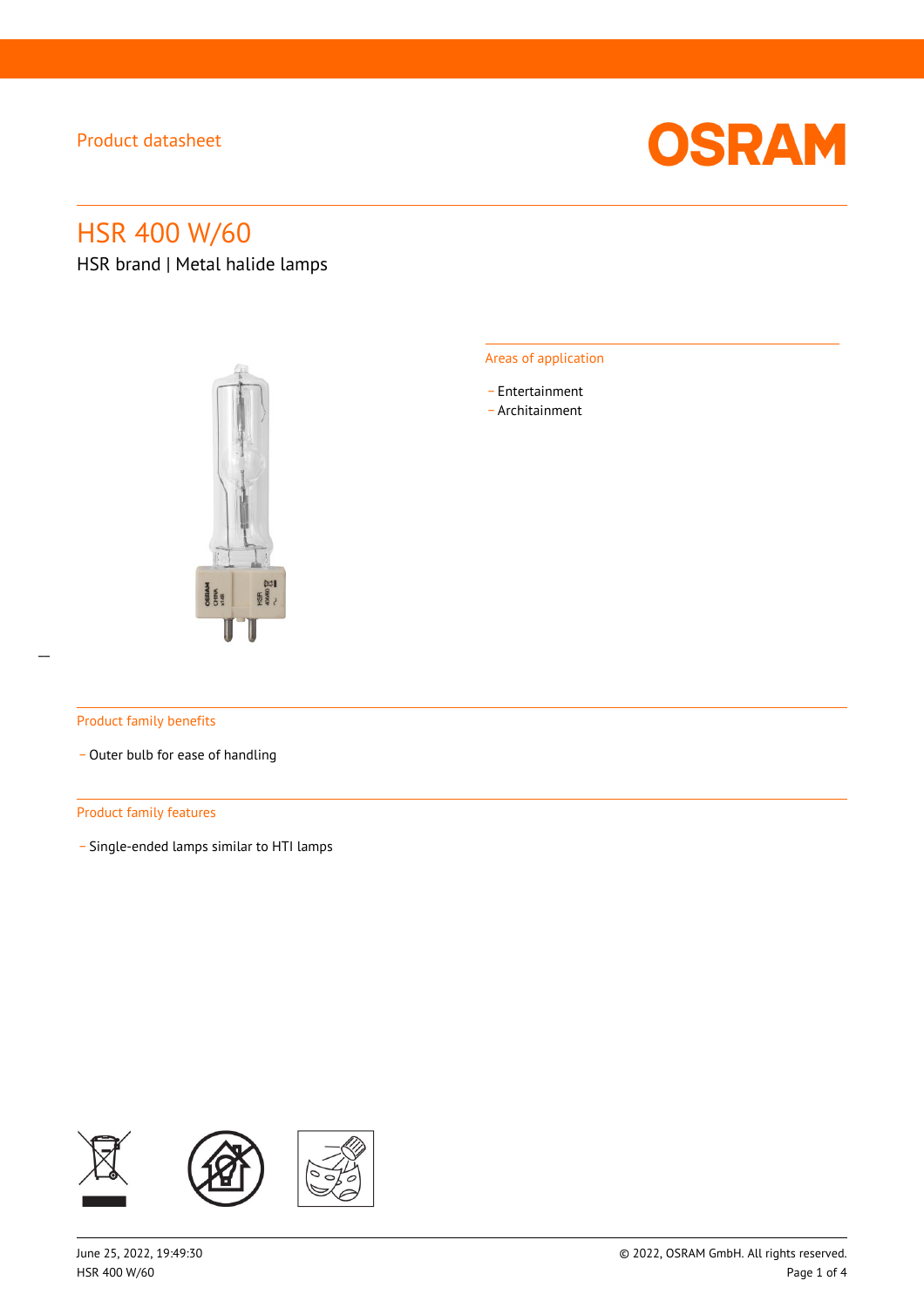### Technical data

### **Electrical data**

| Nominal wattage        | 400.00 W |
|------------------------|----------|
| Nominal voltage        | 67.0 V   |
| Lamp voltage           | 67 V     |
| <b>Nominal current</b> | 6.9A     |
| Lamp current           | 6.9A     |

### **Photometrical data**

| <b>Nominal luminous flux</b> | 33000 lm                 |
|------------------------------|--------------------------|
| Luminance                    | 20000 cd/cm <sup>2</sup> |
| Color temperature            | 6000 K                   |
| Luminous efficacy            | 80 lm/W                  |

### **Dimensions & weight**

 $\overline{a}$ 



| <b>Diameter</b>                    | 23.0 mm  |
|------------------------------------|----------|
| Length                             | 110.0 mm |
| Light center length (LCL)          | 62.0 mm  |
| Lifespan                           |          |
| Lifespan                           | 1000 h   |
| <b>Additional product data</b>     |          |
| <b>Base (standard designation)</b> | GX9.5    |
| <b>Capabilities</b>                |          |
| <b>Burning position</b>            | Other    |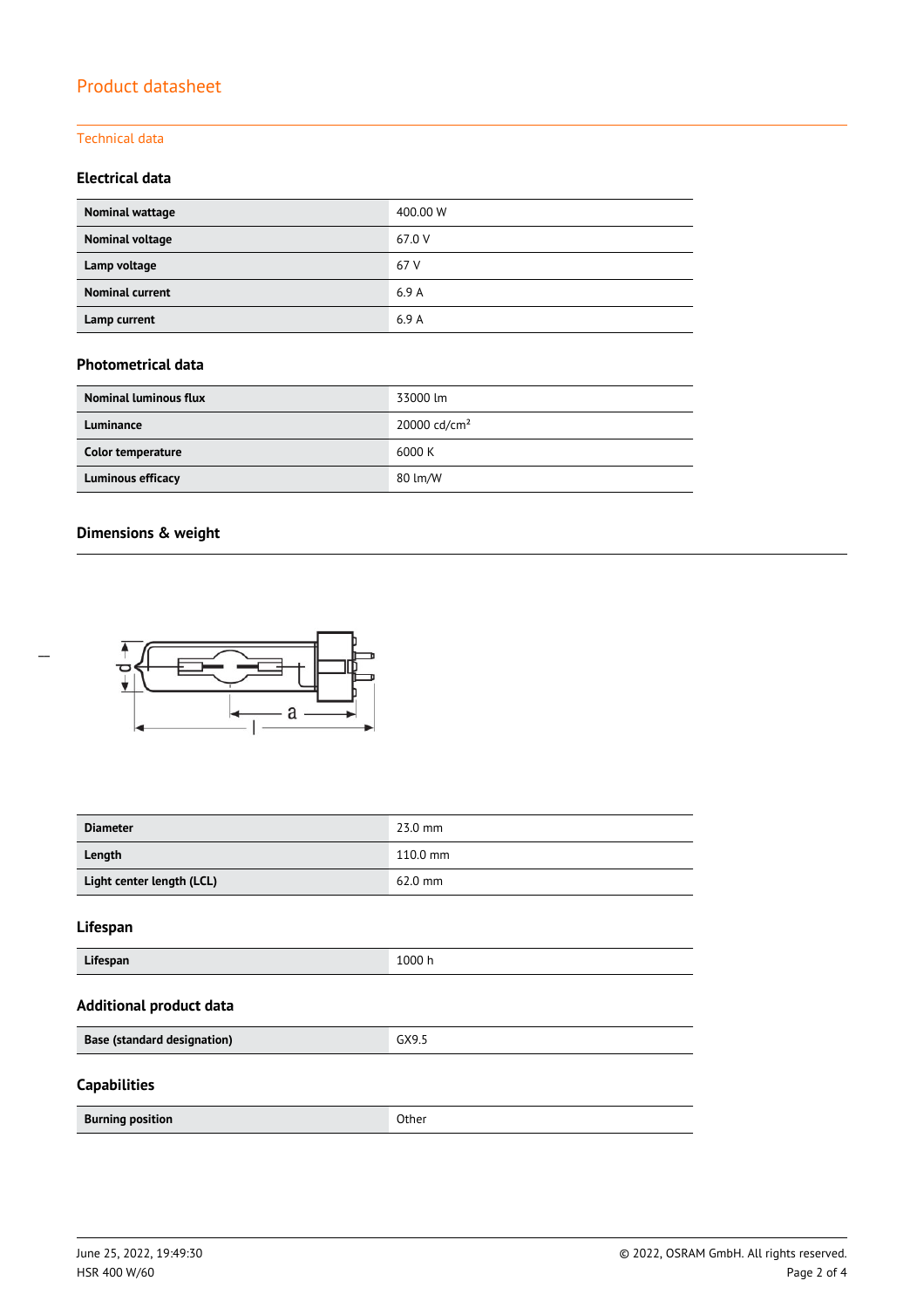### **Environmental information**

### **Information according Art. 33 of EU Regulation (EC) 1907/2006 (REACh)**

| Date of Declaration               | 19-01-2022                         |
|-----------------------------------|------------------------------------|
| <b>Primary Article Identifier</b> | 4050300315942   4008321631503      |
| Candidate List Substance 1        | No declarable substances contained |
| Declaration No. in SCIP database  | In work                            |

### Country specific information

| <b>Product code</b> | <b>METEL code</b> | SEG-No. | STK-Number               | <b>UK Org</b>            |
|---------------------|-------------------|---------|--------------------------|--------------------------|
| 4050300315942       | OSRHSR40060       | $\sim$  |                          | $\overline{\phantom{a}}$ |
| 4050300315942       | OSRHSR40060       |         | $\overline{\phantom{a}}$ | -                        |